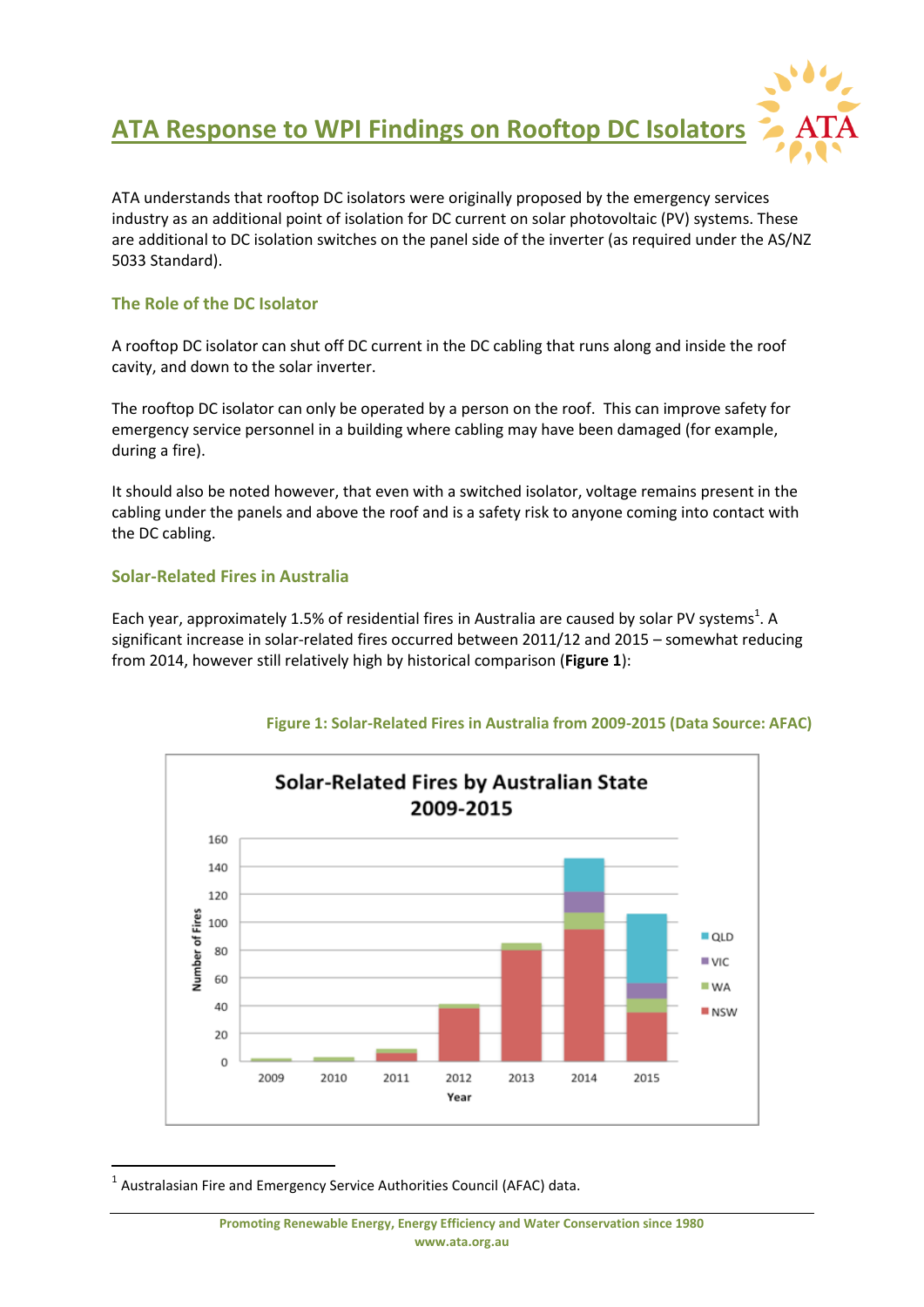Out of the recorded solar-related fires nationally from 2009 to 2015<sup>2</sup>, the highest known causative agent was determined to be an unspecified electrical component of the solar PV system (some of which may be associated with rooftop DC isolators).

In addition, 19% of solar-related fires were caused specifically by an isolator, inverter, or switchboard malfunction (**Figure 2**):



From 2009 to 2015, between 38% and 50% of recorded solar-related fires in WA<sup>3</sup> and NSW were caused by a DC isolator (**Figure 3**):



**Figure 3: Causes of Solar-Related Fire in NSW (Data Source: FRNSW)**

 2 Statistical data retrieved from the Australian Incident Reporting System database.

 $3$  WPI noted that further research was needed for WA due to its small sample size.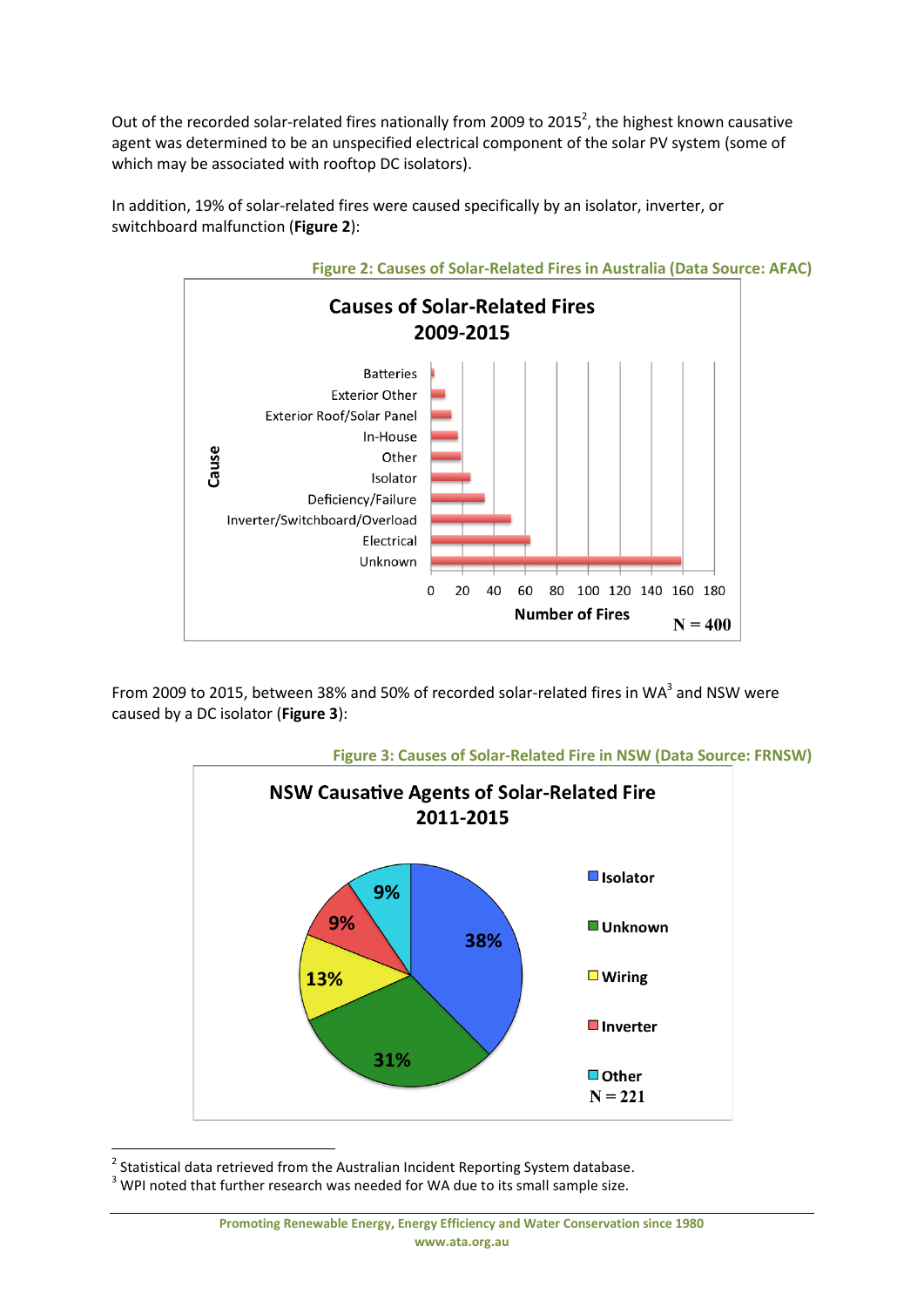

### **Figure 4: Causes of Solar-Related Fires in WA (Data Source: AFAC)**

Finally, of the 209 solar-related fires in QD prior to 2015, 187 of these were attributed to failures of DC isolators<sup>4</sup>.

As a result, in both 2012 and 2014, the Australian Competition and Consumer Commission (ACCC) issued recalls on several rooftop DC isolator products in the market at that time. Four out of five of these isolators were recalled due to faults that potentially led to an increased fire risk<sup>5</sup>.

It is noted that the quality of rooftop DC isolators in the market has improved since these product recalls<sup>6</sup>.

### **International Experience**

Germany and the United States do not mandate the use of rooftop DC isolators:

- **•** Germany and other European countries require DC isolators to be built-in with the inverter<sup>7</sup>. This eliminates an extra connection in the solar PV system, resulting in fewer failure points;
- The US requires disconnect switches for isolation with any electrical equipment that is connected to a building's electrical circuitry<sup>8</sup>. These are installed at a readily accessible location on the outside of a building;
- There have been very few incidents of fires originating from solar PV systems.

 $\overline{a}$ 

<sup>7</sup> Projoy Electric, 2015

 $<sup>4</sup>$  Holden, 2015</sup>

 $5$  ACCC, n.d.

<sup>6</sup> Manufacturers have increasingly used weather-shield casing to house the isolator, stopping water ingress.

 $<sup>8</sup>$  Grant, 2013</sup>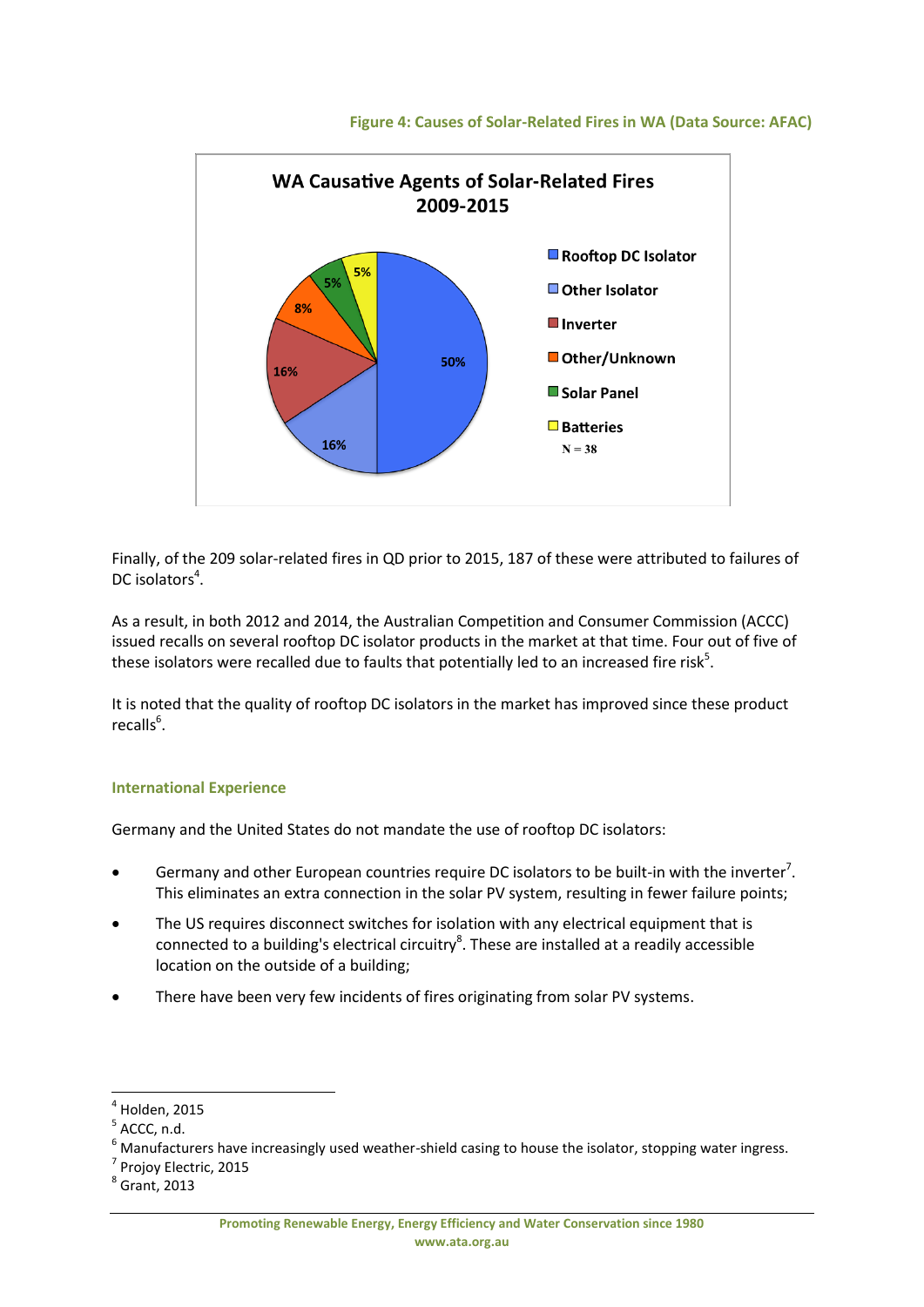# **The Solar Industry View**

The WPI team received 25 survey responses from Australian-based solar installers. Sixty percent of these installers indicated that rooftop DC isolators are a primary cause of solar-related fires in Australia (**Figure 5**).





In addition, the majority (84%) of these installers felt that rooftop DC isolators contribute added risk to solar systems. Factors such as harsh weather conditions lead to the breakdown of the system, which can increase the fire risk of the component.

More than half of the respondents identified water ingress as one of the leading problems with rooftop DC isolators. Infiltration of water into the component can cause circuit shorts and increased fire risks.

### **Fire Industry Use**

**.** 

ATA understands that the rooftop DC isolator was proposed largely for firefighters as a point of isolation of DC current from the solar panels to the inverter.

As part of the WPI team's investigations, documented standard operational procedures (SOPs) were obtained from four fire services in four different Australian states. From these SOPs, it was ascertained by WPI that:

- the rooftop DC isolator switch is not utilised by two fire services; and
- the other two fire services' SOPs stated that the rooftop DC isolator is utilised only as a last resort.

It is likely the case that few rooftop DC isolators on Australian solar PV systems have ever been used in any fire or other event.

<sup>&</sup>lt;sup>9</sup> Data Source: WPI IQP Installer Survey.